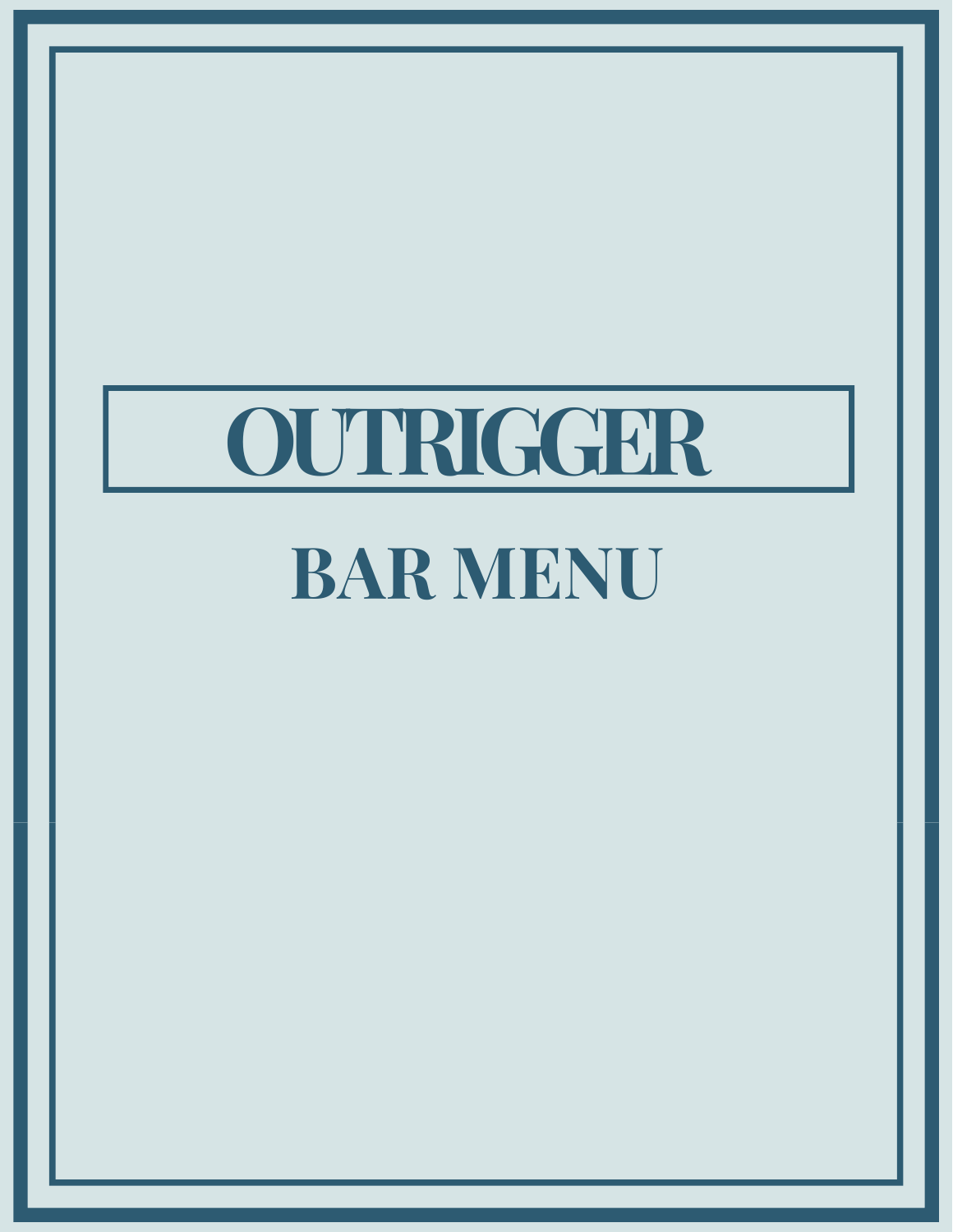#### **Gin** House Gin 8 Hendrick's 9 Tanqueray 8 Bombay Sapphire 9 **Whiskey** House 8 and 8 and 8 and 8 and 8 and 8 and 8 and 8 and 8 and 8 and 8 and 8 and 8 and 8 and 8 and 8 and 8 and 8 and 8 and 8 and 8 and 8 and 8 and 8 and 8 and 8 and 8 and 8 and 8 and 8 and 8 and 8 and 8 and 8 and 8 and 8 and Canadian Club 8 Crown Royal 9 Jack Daniel's 9 Jameson 8 **Bourbon** Jim Bean 8 Maker's Mark 9 **Vodka** House 8 and 8 **Rum** House White 8 and 8 and 8 and 8 and 8 and 8 and 8 and 8 and 8 and 8 and 8 and 8 and 8 and 8 and 8 and 8 and 8 and 8 and 8 and 8 and 8 and 8 and 8 and 8 and 8 and 8 and 8 and 8 and 8 and 8 and 8 and 8 and 8 and 8 and 8 and House Dark 8 Kraken Spiced Rum 9 **Tequila** House Tequila 8 Patron Silver 11 Casamigos 11 **Brandy/ Cognac** House Brandy **8** 8 Courvoisier VS 11 Hennessy VSOP 12 Remy Martin VSOP 12 **Scotch Blends** Ballantine's 8 Johnnie Walker Red Label 8 Johnnie Walker Black Label 10 **a** ard Jan

| .                           |          |
|-----------------------------|----------|
| Absolut                     | 8        |
| Zubrowka Bison Grass        | 8        |
| Tito's Handmade Gluten Free | q        |
| <b>Grey Goose</b>           | 10       |
| <b>Crystal Head</b>         | $10^{-}$ |

### **Bloody Caesar 12** All Classics are 1.5 oz

#### **Pitcher(6oz) 36**

Quadruple distilled vodka,Clamato juice, Worcestershire, Tabasco, salt, pepper, garnished with celery stalk and pickle. Make it a **Bloody Mary** by substituting tomato juice.

**Paper Plane 12** Bourbon, Aperol, Amaro and lemon juice

**Negroni 12** Gin,Vermouth Rosso,Campari garnished with an orange peel.

**Mai Tai** (layered) **12** Dark rum, triple sec, fruit juices and hand squeezed lime juice

## **Tom Collins 12** Gin, hand squeezed lemon juice, simple syrup, topped with soda

## Chivas Regal 10 **Scotch Single Malt** Glenfiddich 12yr 12 Glenlivet 12yr 14 Balvenie Doublewood 12yr 14 Oban 14yr 17

## **Long Island 12** (Layered)

**Pitcher (6 oz) 36**

Vodka,Gin,Tequila,triple sec, hand squeezed lime juice topped with coca cola

## **Daiquiri 12**

Rum Served Frozen Available in Strawberry, Mango, Wild berry or Raspberry.

## **Mai Tai** (layered) **12**

Dark rum, triple sec, fruit juices and hand squeezed lime juice

## **Aperol Spritz 12**

Sparkling wine , Aperol and soda water

## **Beach Sangria 12**

## **Pitcher (10 oz) 36**

Available in red or white served with seasonal fruits.

**b**

**r**

**b**

**c**

**k**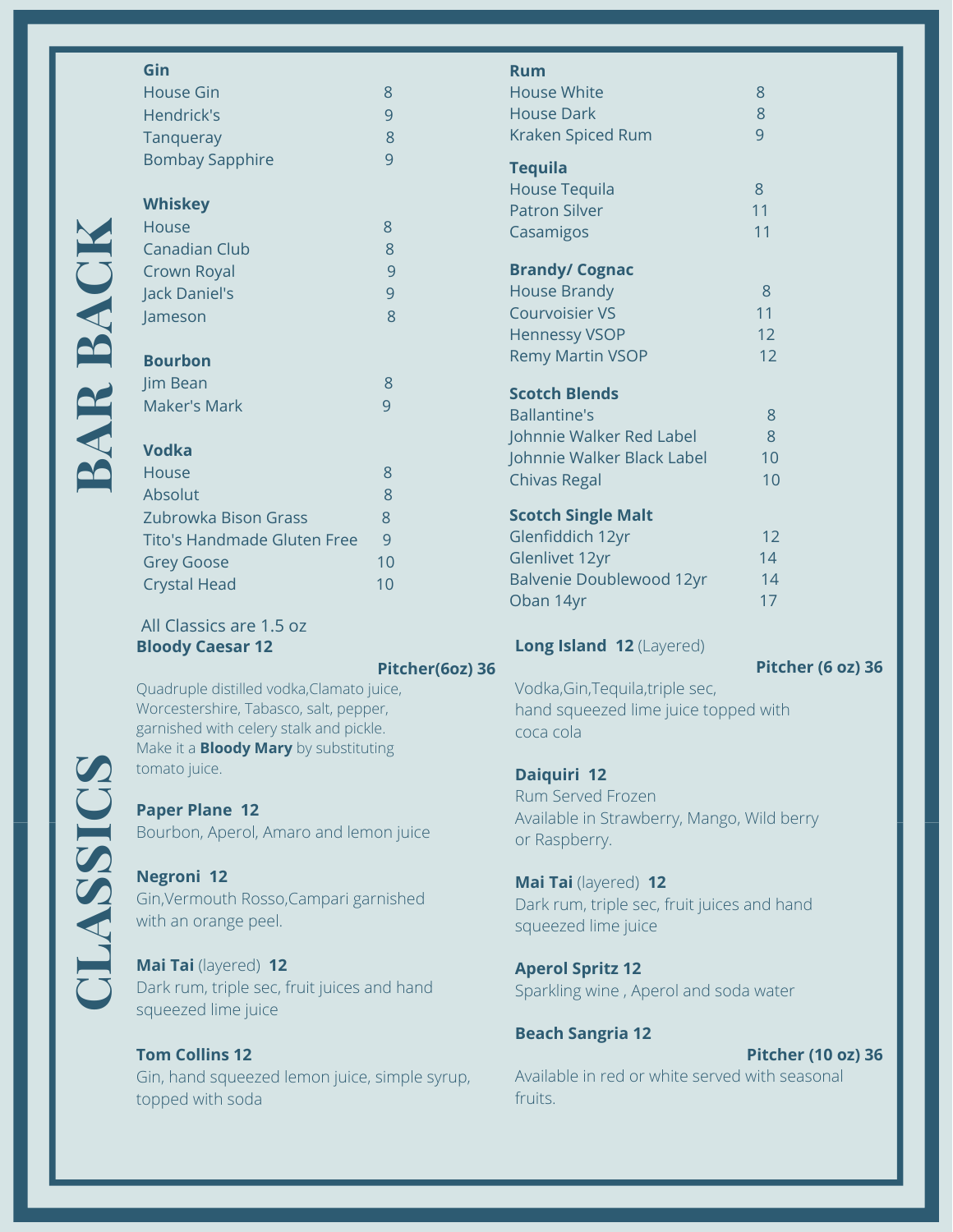## **COCKTAILS**

## **Margaritas 1.5oz 12**

**Pitcher(6 oz) 36**

**Classic Lime** Hand squeezed lime juice , tequila, Triple sec served shaken or frozen. Other flavors: Strawberry,Raspberry, Wildberry & Mango

**Martinis 2oz 12 Gibson** Gin and dry vermouth garnished with pickled onions.

**Classic Dry** Quadruple distilled vodka, dash of dry vermouth, olives.

**The Dirty**

Quadruple distilled vodka, dash of dry vermouth, olive brine.

**Manhattan** Canadian club rye, sweet vermouth, bitters

**Gimlet** Gin, hand squeezed lime juice, simple syrup.

**Red Raspberry** Quadruple distilled vodka, raspberry liqueur, raspberry puree

**Brandy Cosmo** E&J XO, triple sec , splash of cranberry juice.

**Mango** Quadruple distilled vodka, mango liqueur, mango puree.

## **Mojitos 1.5 oz 12**

**Original**

### **Pitcher (6oz) 36**

White rum, hand squeezed lime juice, fresh mint leaves, simple syrup and soda water.

## **Muddled Blueberry Blast**

and fresh mint leaves.

White rum, fresh blueberries, hand squeezed lime juice and soda water.

**Frozen Mango** White rum, mango puree, hand squeezed lime juice

**Dirty Mojito** Dark rum, hand squeezed lime juice, fresh mint leaves, simple syrup and soda water.

## **Ginger Bliss Cocktails 1.5oz 12**

**Pitcher (6 oz) 36** Served on ice topped with ginger beer and served in a traditional copper mug.

**Moscow Mule** Vodka , hand squeezed lime juice

**Dark and Stormy** Dark rum, hand squeezed lime juice, simple syrup

## **Sparkling Ginger Mint Julep**

Bourbon, mint , simple syrup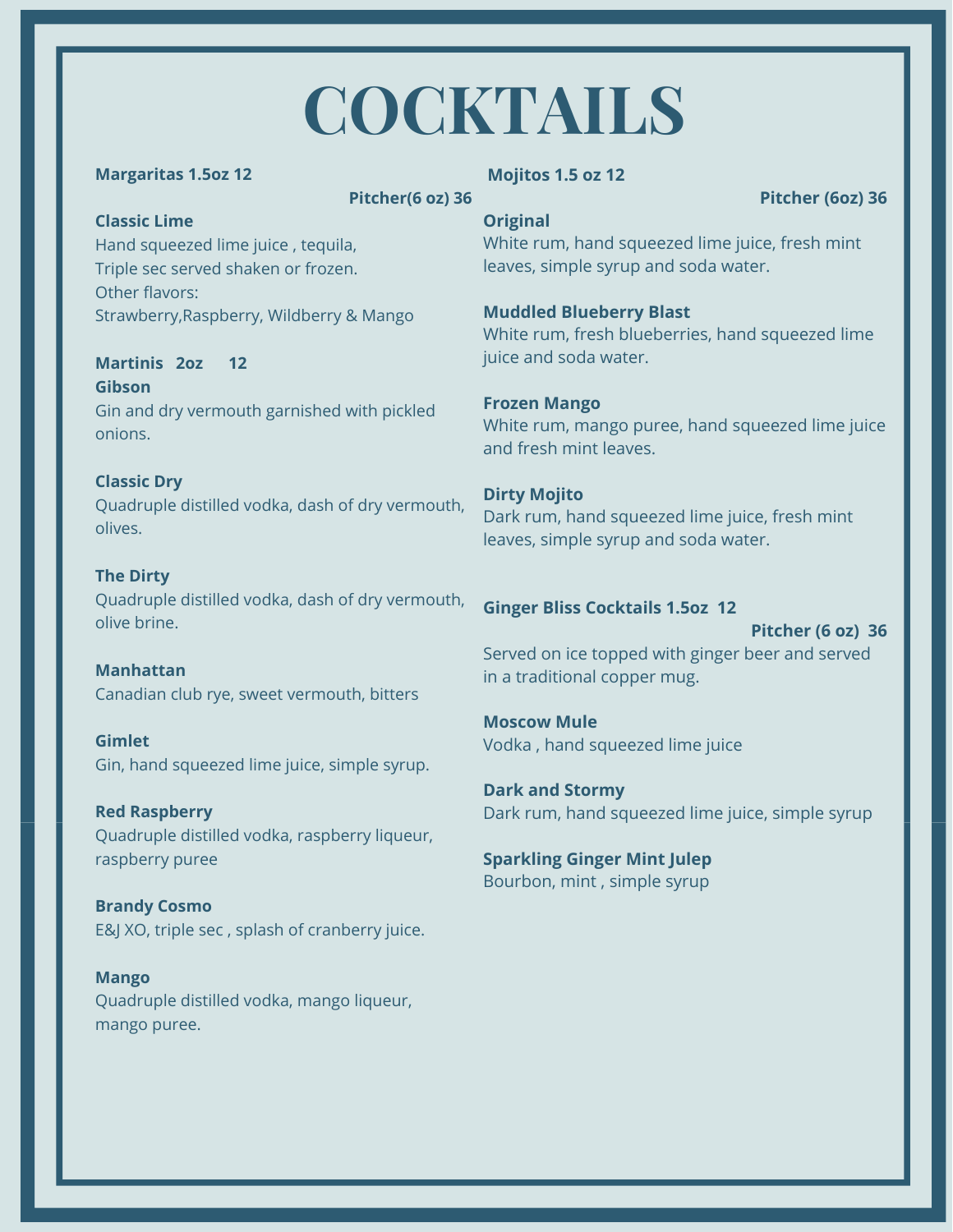|             | <b>WHITE WINES</b>                                                                                                                                                              |                |                           |                 |                         |                           |
|-------------|---------------------------------------------------------------------------------------------------------------------------------------------------------------------------------|----------------|---------------------------|-----------------|-------------------------|---------------------------|
|             | Barefoot, Pinot Grigio, California                                                                                                                                              |                |                           | 6oz<br>10       | 90Z<br>15               | <b>Bottle</b><br>37       |
|             | Peller Estates, Reisling, Niagara VQA                                                                                                                                           |                |                           | 10 <sup>°</sup> | 15                      | 37                        |
| NNE         | 20 Bees, Chardonnay, VQA                                                                                                                                                        |                |                           | 10              | 16                      | 38                        |
|             | Santa Rita Gran Hacienda, Sauvignon Blanc, Chile                                                                                                                                |                |                           | 10              | 16                      | 38                        |
|             | Canyon Road, Chardonnay, California                                                                                                                                             |                |                           | 11              | 17                      | 41                        |
|             | Francois Lurton, Sauvignon Blanc, Bordeaux                                                                                                                                      |                |                           | 11              | 17                      | 41                        |
|             | Ghost Pines, Chardonnay, California                                                                                                                                             |                |                           |                 |                         | 49                        |
|             | Whitehaven, Sauvignon Blanc, New Zealand                                                                                                                                        |                |                           |                 |                         | 51                        |
|             | <b>RED WINES</b><br>Canyon Road, Cabernet Sauvignon, California                                                                                                                 |                |                           | 6oz<br>10       | 90Z<br>15               | <b>Bottle</b><br>37       |
|             | Season's, Cab-Merlot, VQA                                                                                                                                                       |                |                           | 12              | 16                      | 39                        |
|             | Alamos, Malbec, Argentina                                                                                                                                                       |                |                           | 12              | 17                      | 44                        |
|             | Mirassou, Pinot Noir, California                                                                                                                                                |                |                           | 11              | 17                      | 41                        |
|             | Santa Rita Gran Hacienda, Cabernet Sauvignon, Chile                                                                                                                             |                |                           | 12              | 17                      | 41                        |
|             | Canyon Road, Merlot, California                                                                                                                                                 |                |                           | 12              | 17                      | 41                        |
|             | Chianti, Tuscany                                                                                                                                                                |                |                           |                 |                         | 46                        |
|             | <b>BLUSH</b>                                                                                                                                                                    |                |                           | 6oz             | 9oz                     | <b>Bottle</b>             |
|             | Gallo Family Vineyards, White Zinfandel                                                                                                                                         |                |                           | 10              | 15                      | 37                        |
|             | <b>SPARKLING</b><br>Bambino, Spumante<br>Prosecco, Italy                                                                                                                        |                |                           |                 | 9oz<br>13               | <b>Bottle</b><br>37<br>44 |
|             |                                                                                                                                                                                 |                |                           |                 |                         |                           |
|             | <b>ON TAP</b><br><b>Import</b><br>Heineken [Holland]<br>Stella Artois [Belgium]                                                                                                 |                | <b>Pint (20 oz)</b><br>10 |                 | Half Yard (32 oz)<br>19 |                           |
|             | Murphy's [Ireland]<br><b>Bubble Stash IPA</b>                                                                                                                                   |                |                           |                 |                         |                           |
|             | <b>Cider</b><br>Somersby [Denmark]                                                                                                                                              |                | 10                        |                 | 19                      |                           |
| <b>3336</b> | <b>Premium</b><br><b>Creemore Springs Premium Lager</b><br>Mill St Organic Lager<br>Mill St Tankhouse Ale<br><b>Steam Whistle Pilsner</b><br><b>Wellington Special Pale Ale</b> |                | 9                         |                 | 17                      |                           |
|             | <b>Belgian Moon</b><br><b>Domestic</b><br>Canadian<br><b>Coors Light</b>                                                                                                        |                | 8                         |                 | 15                      |                           |
|             | <b>Bottles</b>                                                                                                                                                                  |                |                           |                 |                         |                           |
|             | Heineken, Corona, Leffe                                                                                                                                                         | 8              |                           |                 |                         |                           |
|             | Budwiser, Canadian, Coors Light, MGD                                                                                                                                            | $\overline{7}$ |                           |                 |                         |                           |
|             | Smirnoff Ice<br>Strongbow Cider [500 ml]                                                                                                                                        | 8<br>10        |                           |                 |                         |                           |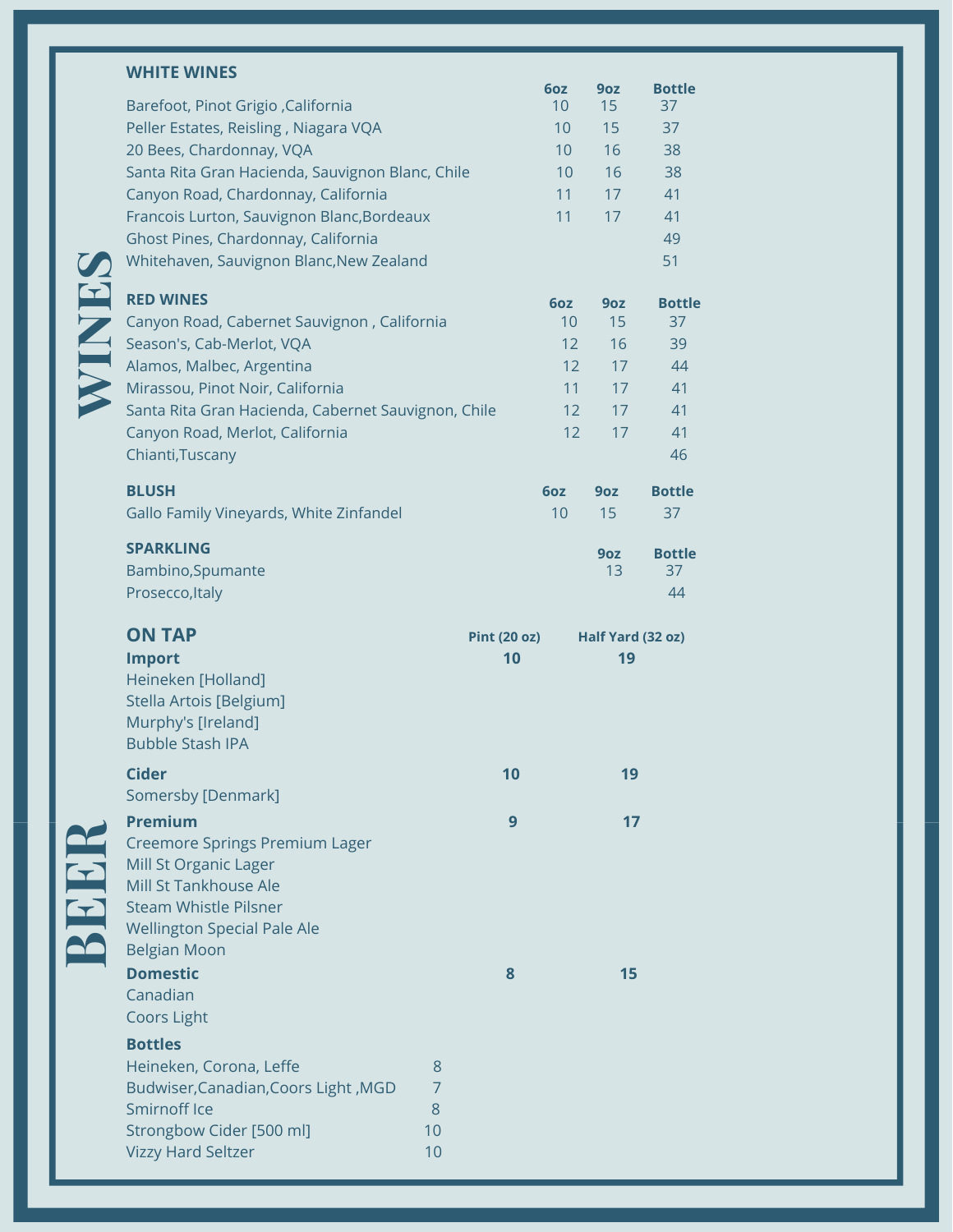## premium liqueurs 1oz 10

Amaretto Bailey's Irish Cream Chambord Drambuie Frangelico Goldschlager Grand Marnier Galiano Jagermeister Kahlua Sambuca Southern Comfort  $\blacktriangle$ 

 $\mathbf{\underline{\underline{\mathsf{M}}}}$ 

E

F

O

 $\mathbf{\Omega}$ 

E

<u>්ල</u>

F

 $\blacksquare$ 

E

 $\mathbf{\Omega}$ 

## APERITIF 10

Aperol [1oz] Campari [1oz] Martini Dry Vermouth [2oz] Martini Red Vermouth  $[2oz]$ Dubonnet [2oz]

## SPIRITED COFFEES 10z 12

**Espresso Martini** Vodka, Kahlua, Creme de Cacao, Espresso **Monte Cristo** Kahlua, Grand Marnier **Irish Coffee** Irish Whiskey **Spanish Coffee** Brandy, Kahlua

## **Brandy Alexander** Brandy, Creme de Cacao, Cream **Blueberry Tea** Amaretto, Grand Marnier, Orange Pekoe tea **Crispy Crunch Coffee** Kahlua, Creme de Cacao, Frangelico

## Espresso Creations

*We source our Fair Trade Organic beans from Mountain View Estates of Toronto's Beaches Community. Our beans are ground fresh to ensure a nice subtle aroma, well rounded flavour and smooth finish.*

## Coffee 4

Espresso 4 Double Espresso 5 Americano 4.5 Cappucino 5 Caffè Latte 5.5

Caramel Macchiato 5.5 Caffè Mocha 5.5 Iced Caffè Latte 5.5 Iced Caffè Mocha 5.5 Hot Chocolate 5.5 Specialty Tea 3.5